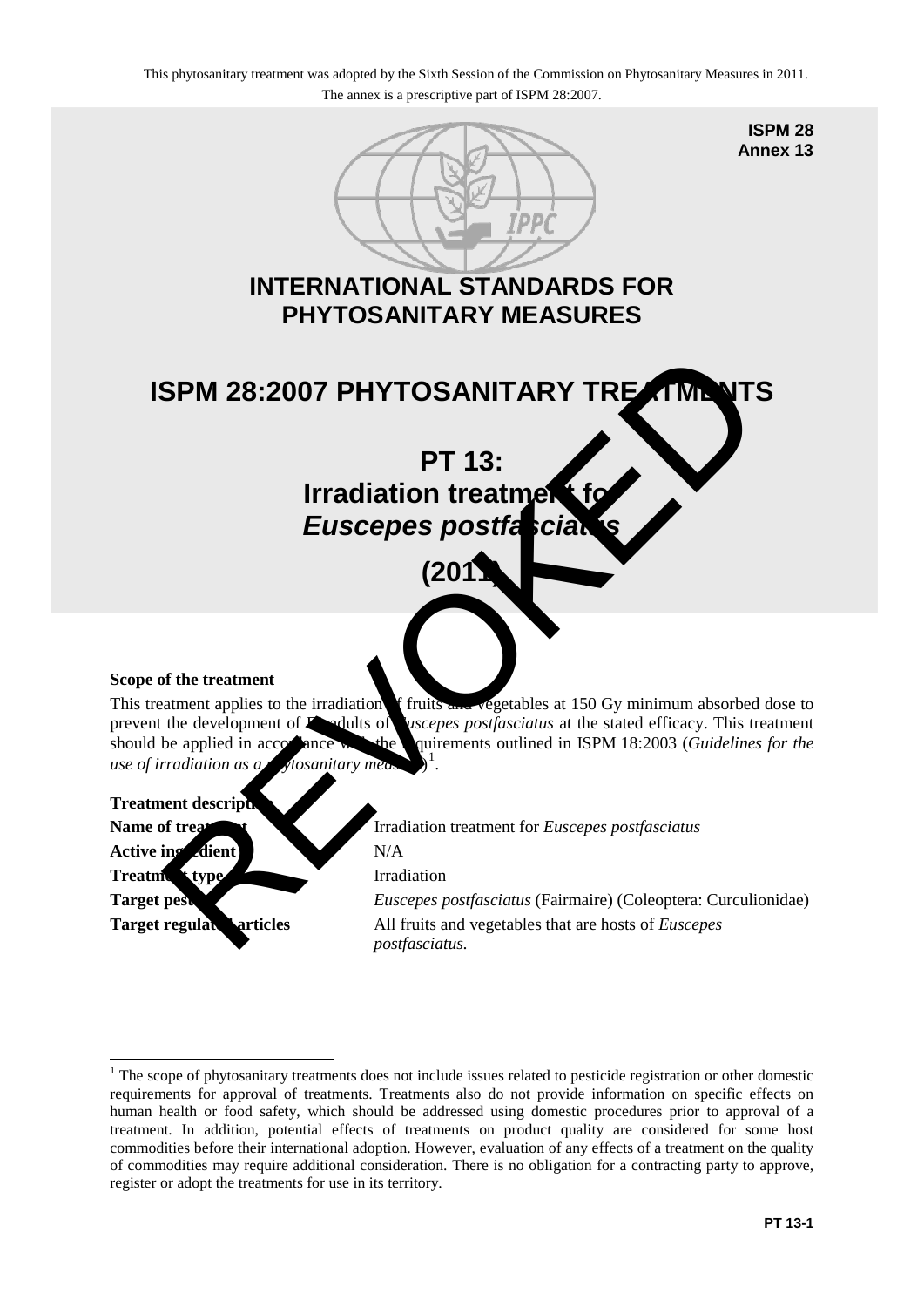# **Treatment schedule**

Minimum absorbed dose of 150 Gy to prevent the development of F1 adults of *Euscepes postfasciatus*.

Efficacy and confidence level of the treatment is  $ED_{99,9950}$  at the 95% confidence level.

Treatment should be applied in accordance with the requirements of ISPM 18:2003 (*Guidelines for the use of irradiation as a phytosanitary measure*).

This irradiation treatment should not be applied to fruit and vegetables stored in modified atmospheres.

### **Other relevant information**

Since irradiation may not result in outright mortality, inspectors may encounter live, but non-viable *Euscepes postfasciatus* (eggs, larvae, pupae and/or adults) during the inspection process. This does not imply a failure of the treatment.

Countries with established trapping and surveillance activities for *Euse pes postfasciatus* eed to take account of the fact that adult insects may be detected in the traps in the importing country. Although these insects will not establish, countries need to assess whether ch treat ents are plicable in their these insects will not establish, countries need to assess whether such treatments are countries, i.e. whether or not such findings would disrupt existing  $\Delta x$  ance programmes.

The Technical Panel on Phytosanitary Treatments based its evaluation  $\mathbf{v}$  this exament on the research work undertaken by Follet (2006) that determined the efficacy of irradiation as a treatment for this pest in *Ipomoea batatas*.

Extrapolation of treatment efficacy to all  $\mathbb{R}$  and vertables was based on knowledge and experience that radiation dosimetry systems measure the actual radiation dose absorbed by the target<br>pest independent of host commodity, and vidence from research studies on a variety of pests and pest independent of host commodity, and vidence from commodities. These include studies in the following ests and hosts: *Anastrepha ludens (Citrus paradisi* and *Mangifera indica*), *A. s. pensa* (*Averrhoff carambola, Citrus paradisi* and *Mangifera indica*), *Bactrocera tryoni* (*Citrus sinensis, Lycopersicon lycopersicum*, *Malus domestica*, *Mangifera indica*, *Persea americana* and *Prunus avaina)*, *Cydia pomonella* (*Malus domestica* and artificial diet) and *Grapholita molesta Malus deception and artificial diet)* (Bustos *et al.*, 2004; Gould & von Windeguth, 1991; Hall an, 2004, Hallman & Martinez, 2001; Jessup *et al.*, 1992; Mansour, 2003; von Windeguth, 1986, von Windeguth & Ismail, 1987). It is recognised, however, that treatment efficacy has not been tested for all potential fruit and vegetable hosts of the target pest. If evidence becomes available to  $s$ , what the extrapolation of the treatment to cover all hosts of this pest is incorrect, the then  $\mathbf{u}$  if  $\mathbf{u}$  be reviewed. practication may not result in outright mortality, inspectors may encounter-live, but not<br>failure of the treatment.<br>So soficialized tegns, large and/or adults) during the inspective arbives for<br>the failure of the fact tha

# **Referen**

- **Bustos, M.E., Enkerlin, W., Reyes, J. & Toledo, J.** 2004. Irradiation of mangoes as a postharvest quarantine treatment for fruit flies (Diptera: Tephritidae). *Journal of Economic Entomology*, 97: 286−292.
- **Follett, P.A.** 2006. Irradiation as a methyl bromide alternative for postharvest control of *Omphisa anastomosalis* (Lepidoptera: Pyralidae) and *Euscepes postfasciatus* and *Cylas formicarius elegantulus* (Coleoptera: Curculionidae) in sweet potatoes. *Journal of Economic Entomology*, 99: 32−37.
- **Gould, W.P. & von Windeguth, D.L.** 1991. Gamma irradiation as a quarantine treatment for carambolas infested with Caribbean fruit flies. *Florida Entomologist*, 74: 297−300.
- **Hallman, G.J.** 2004. Ionizing irradiation quarantine treatment against Oriental fruit moth (Lepidoptera: Tortricidae) in ambient and hypoxic atmospheres. *Journal of Economic Entomology*, 97: 824−827.
- **Hallman, G.J. & Martinez, L.R.** 2001. Ionizing irradiation quarantine treatments against Mexican fruit fly (Diptera: Tephritidae) in citrus fruits. *Postharvest Biology and Technology*, 23: 71−77.